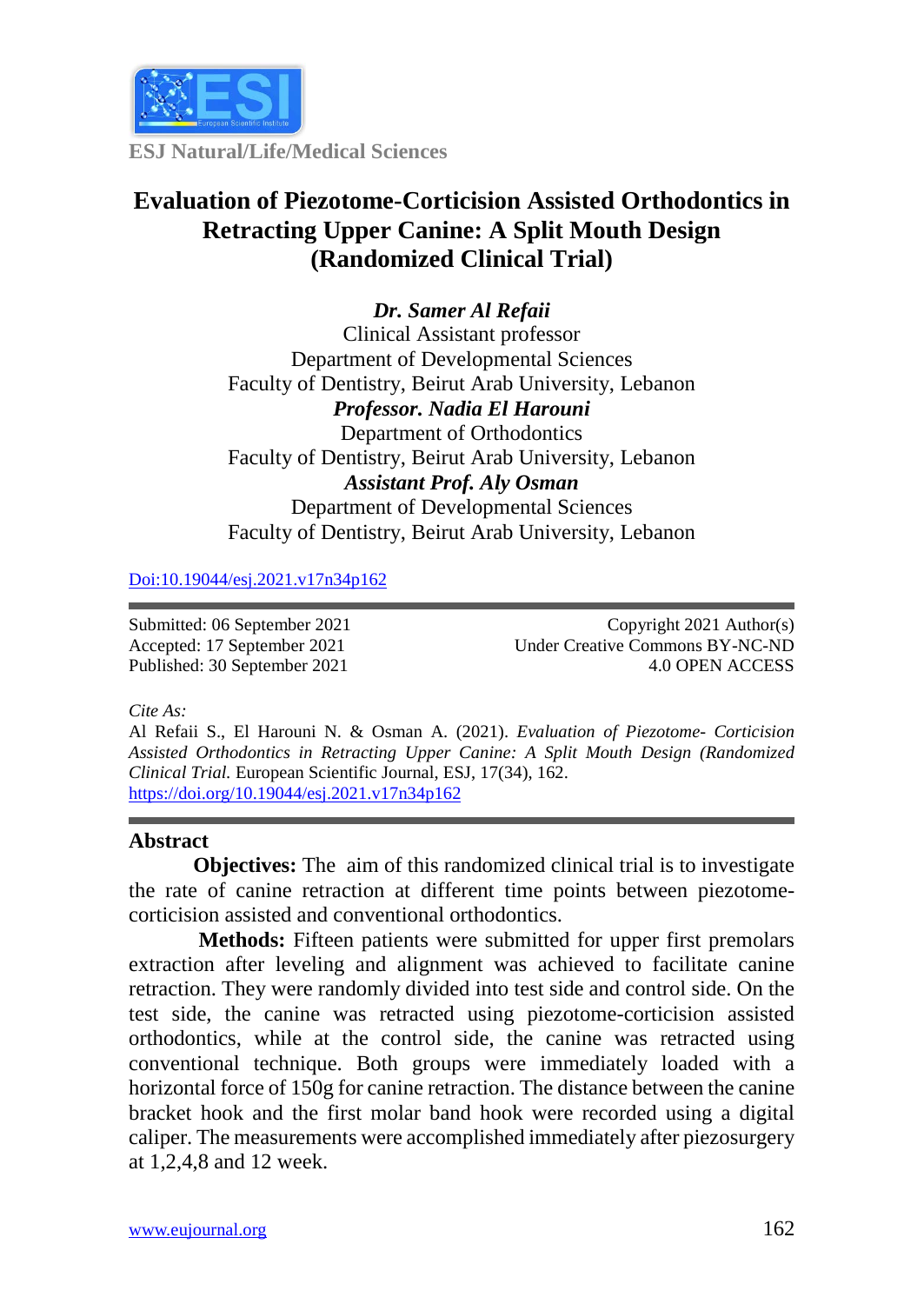**Results:** There was a statistically significant difference in the average amount of canine retraction between test and control groups (P<0.05). The canine on the test side was closed 6 weeks earlier than the control side.

**Conclusion:** Piezocision is minimal invasive which accelerate the rate of canine of retraction approximately 1.5 times faster than that of conventional method.

**Keywords:** Piezotome, Corticision Assisted Orthodontics, Acceleration

#### **Introduction**

Prolonged treatment time is considered a drawback since it is usually associated with poor patient compliance, caries, periodontal disease and also root resorption may occur. Thus, reducing orthodontic treatment time is one of the primary goals for orthodontists as it leads to increased patient satisfaction and acceptance. The patients have specific demands and usually want to achieve their treatment goals as soon as possible to reduce the negative effects of orthodontic appliances in their social and professional lives. Since orthodontic tooth movement (OTM) is caused by a gradual remodeling (apposition and resorption cycle) of supporting alveolar bone, the factors affecting this cycle could control the rate of tooth movement (Norevall et al 1995).

Therefore, the acceleration of the orthodontic tooth has become one of the primary concerns among orthodontists worldwide. Several methods have been proposed to shorten the treatment time, such as the use of low friction self-ligating brackets (SLBs), pharmacological approaches, physical stimuli, and surgical methods (Nimeri et al 2013).

The surgical interventions have been found to be the most effective in enhancing the tooth movement and the most widely used, with predictable outcomes (Alfawal et al 2016).

These surgical interventions include conventional corticotomy, interseptal alveolar surgery, accelerated osteogenic orthodontics, dentoalveolar distraction, and periodontal distraction (Patterson et al 2016).

Although the conventional corticotomy procedures have been proven to be effective in reducing the orthodontic treatment time, they have adverse sequelae, such as interdental bone loss, loss of the attached gingiva, periodontal defects, and hematomas in the neck and face. These documented complications are due to the invasiveness of the traditional procedures with the need for elevating full thickness periosteal flaps (AlGhamdi 2010). Consequently, several researchers have tended to investigate less invasive surgical acceleration modalities, such as laser-assisted flapless corticotomy, piezocision and micro osteoperforations (Alfawal et al 2016).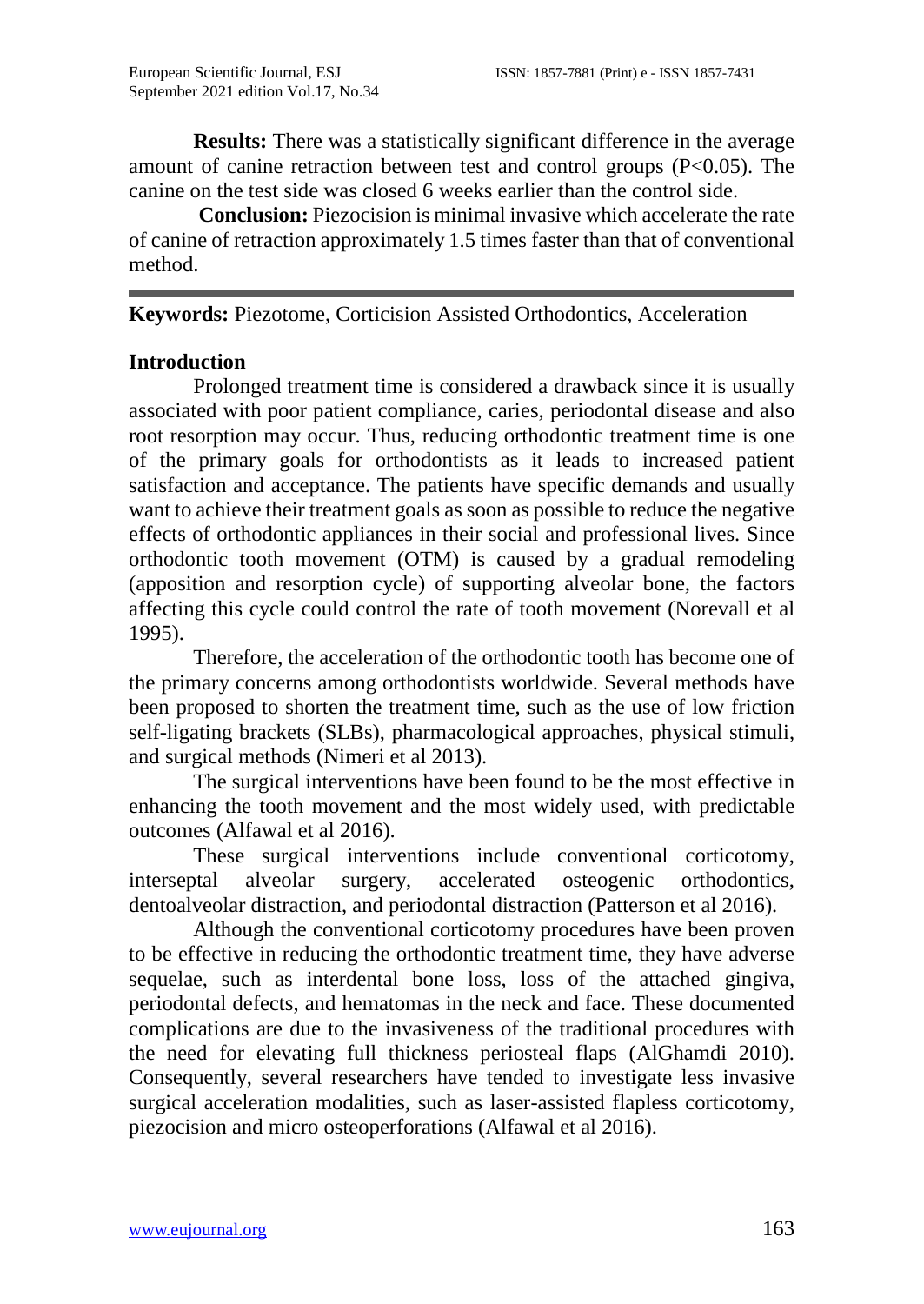Piezocision has recently evolved as a novel approach of manipulating the cortical bone with minimal damage, less discomfort and greater patient acceptance (Charavet 2016). Dibart et al. (2009) used a piezoelectric knife to achieve flapless alveolar decortication, subsequently inducing regional acceleration phenomenon (RAP) with the possibility of hard or soft tissue grafting, using selective tunneling procedures.

The acceptance of traditional corticotomy-assisted orthodontics among patients was generally low, mainly because of the invasive procedures and postoperative discomfort and complications (Cassetta 2012). Flapless piezocision-assisted corticotomy has been found to have various advantages over the traditional methods of corticotomy and is considered a promising minimally invasive tooth acceleration technique (Alfawal 2016).

Therefore, we promoted this study to evaluate the time required to achieve a canine retraction between piezotome-corticision assisted and conventional orthodontics.

# **Materials and Methods**

Study design and setting: This study was carried out as an experimental, randomized controlled clinical trial (split mouth design). The patients were selected conveniently from the outpatient clinic at Beirut Arab University treated at the speciality clinics.

The estimated sample size was calculated according [http://epitools.ausvet.com.au,](http://epitools.ausvet.com.au/) by taking the means and the variance of a similar study conducted by Naoum et al (2014) where the mean for the test side was 0.739 and the mean for the control side was 0.201 and the variance was 0.133, the confidence level was set to 95% and the power was set on 80%. The calculated sample size was 14 patients. Therefore, 15 patients (30 operating sides) who required for first premolar extraction were recruited from the outpatient clinics Department of Orthodontics, Faculty of Dentistry. inclusion criteria included patients of age ranged from 18-30 years having Class II division 1, in which extraction of upper first premolars were required. Also patients with good oral and gingival health and with full set of teeth in the maxillary arch till the second molar.

The Ethical Committee (Institutional Review Board, IRB number: 2015H-0027-D-P-97 gave the ethical clearance before the study began, the selected patients were informed about the nature of the study, and informed consent was obtained.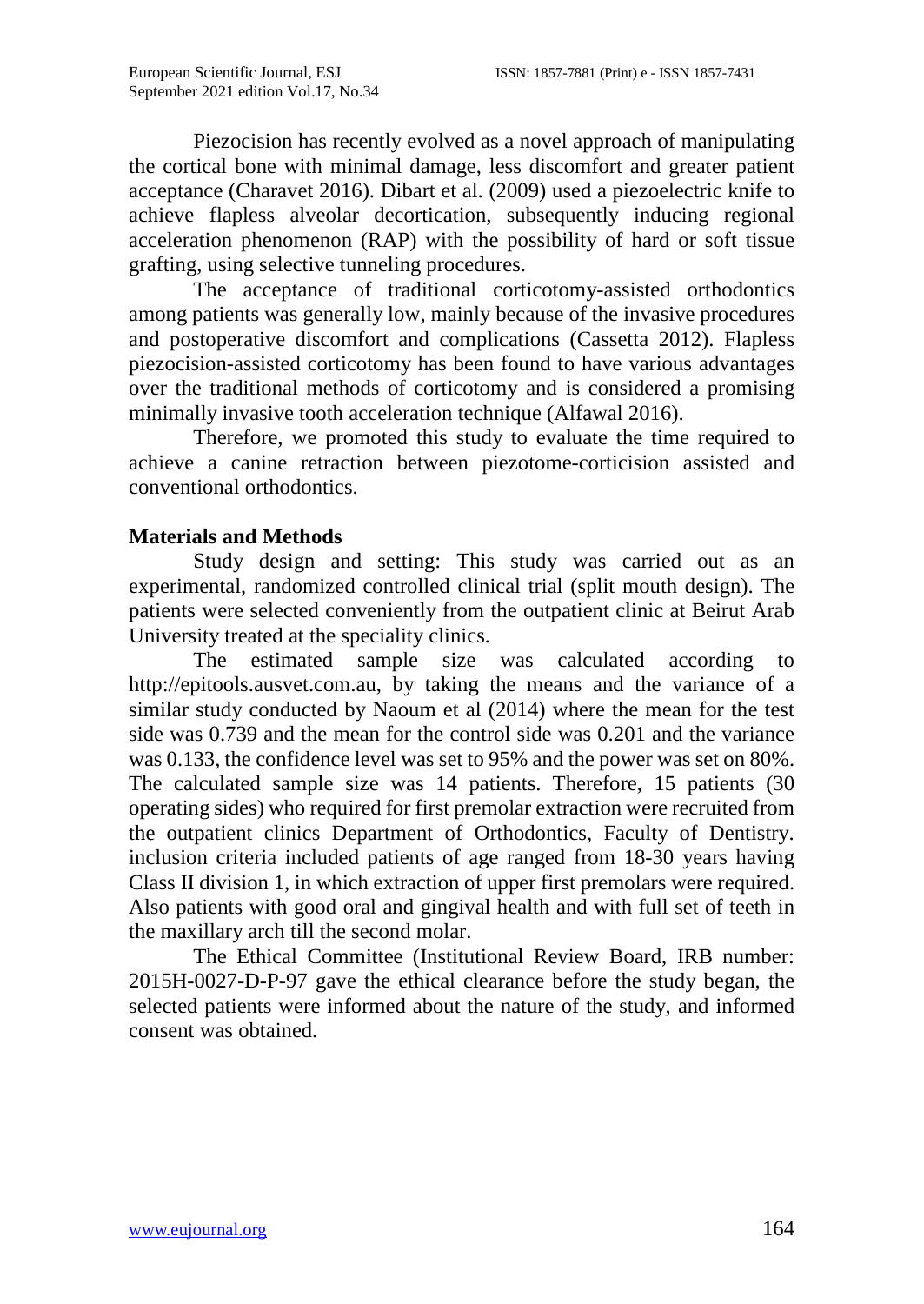

**Fig.1.** Consort Flow

# **Method Diagnostic phase**

The diagnostic records were collected from each patient including study casts, photographs, lateral cephalometric and panoramic radiographs. The transpalatal arches were cemented to avoid the mesial movement of the first molar. After finishing the leveling and aligning of the upper arch and reaching stiff arch wire (0.16x0.22 stainless steel), the second premolars and the first molars and second molars were lighted and then the 2 upper first premolars were extracted by an oral surgeon.

The study was a split mouth design, each patient had a test side (T) and the control side (C). The randomization was performed of the selected side by tossing a coin, the face was the test side (T); canine was retracted using piezotome-corticision assisted orthodontics and the back was the control side (C); canine was retracted using conventional orthodontics.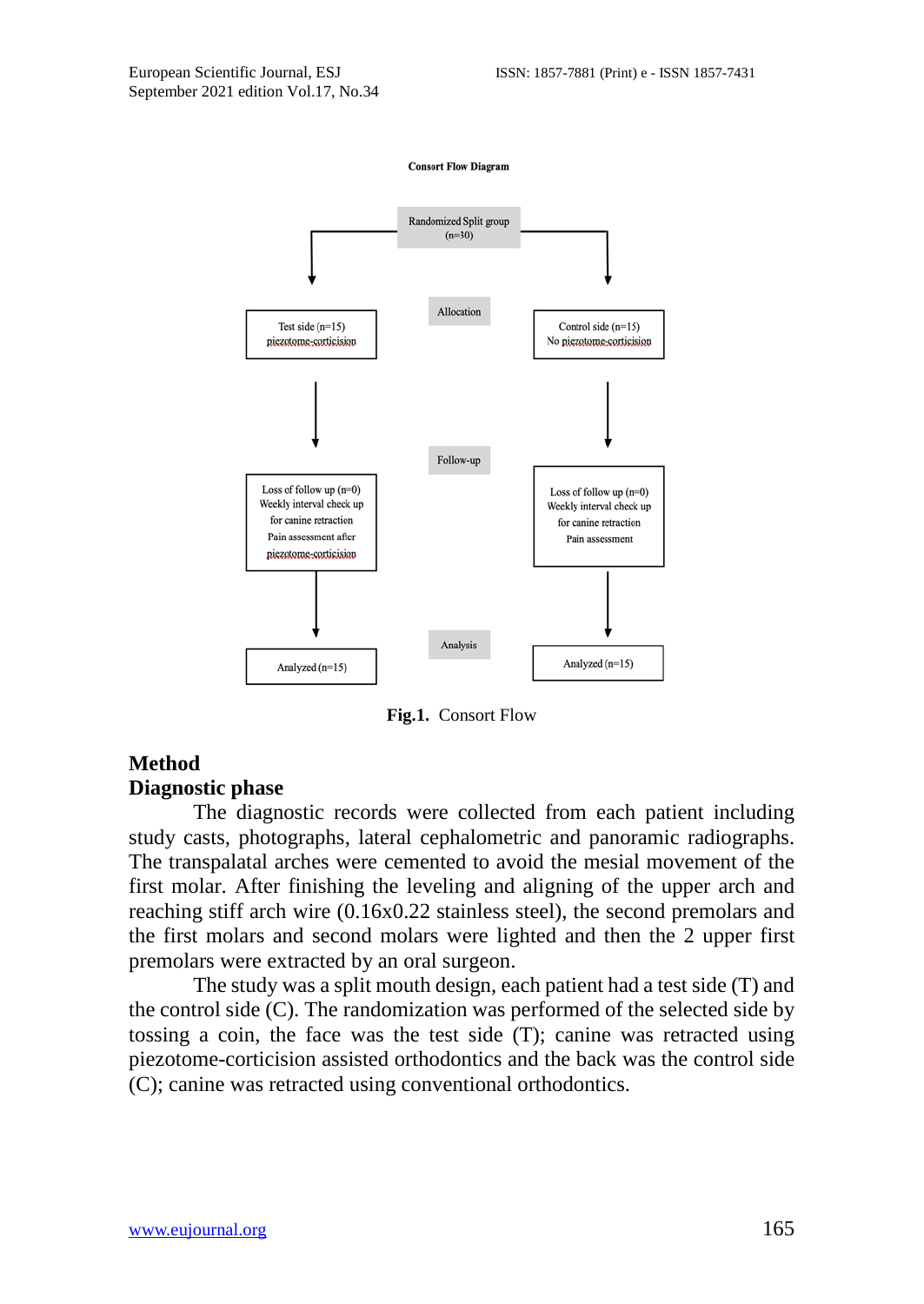#### **Surgical phase**

The patients were asked to rinse with mouth wash before the surgical intervention. Local anesthetic was injected using Lidocaine hydrochloride 2%. The local anesthesia was administrated through infiltration beside the upper canine. The depth of gingival tissue was checked by bone sounding using a Williams periodontal probe. Panoramic X-rays were employed to assess the long axis of the teeth and root proximity prior to the procedure.

The study sides underwent the piezotome-corticision procedure after one month of extraction of upper first premolar. This procedure was performed by the technique explained by Kesser et al (2011). 15C Bard-Parker blade was used to make incisions through the gingiva, 4mm above the interdental papilla to save the coronal attached gingiva. The incisions were 4mm in length mesial and distal to the upper canine. After the incisions were made, the gingiva was slightly elevated laterally by the aid of periosteal elevator to visualize the bone.

A piezosurgery insert (OT7) which is an ultrasonic microsaw, was used to create the cortical alveolar incisions to a depth of 1mm within the cortical bone. The vertical level of the measurement was established to be 4mm apical to the crest of the alveolar bone (fig.2).



**Fig.2**. Cortical incision using piezosurgery inserts OT7

#### **Force Application**

Immediately after the piezosurgery, the canines of the experimental and control sides were moved distally along the orthodontic wire with a continuous force of 150g using nickel titanium closed coil springs on  $0.016 \times$ 0.022-in stainless steel arch wires **(Kazuo et al 2004).** One end of the spring was fixed to the hook of the canine bracket with a ligature wire, and the other side was fixed to the hook of the band of the upper first molar (fig.3).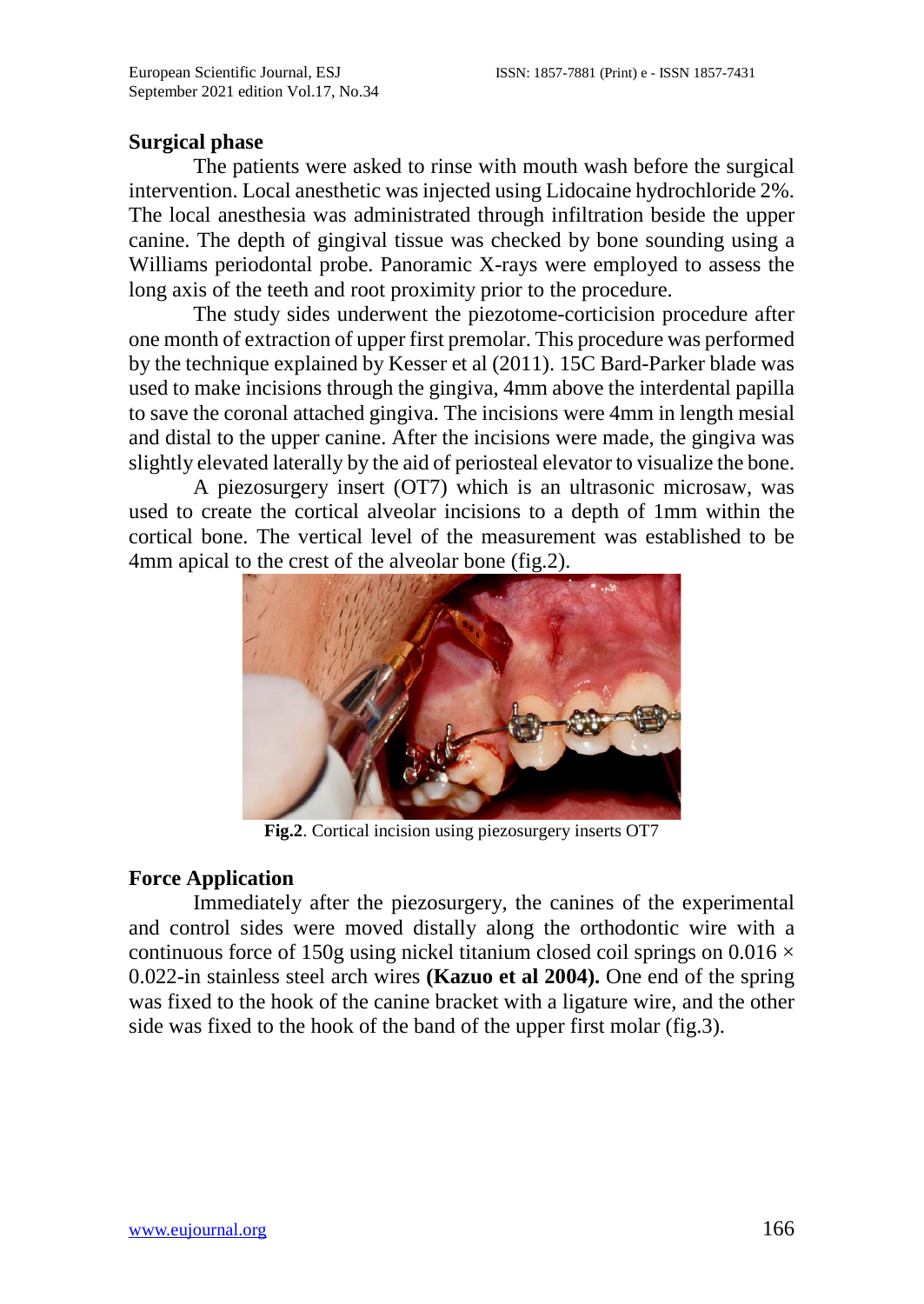

**Fig.3.** Measuring the force magnitude for canine retraction using force gauge

### **Clinical Evaluation**

The distance between the canine bracket hook and the first molar hook was recorded using a digital caliper (Fig.4) The measurements were accomplished immediately after piezosurgery and at 1, 2, 4, 8, and 12 weeks after piezosurgery till complete retraction of canine. These measurements were considered an indicator of canine retraction speed (Naoum et al 2014).



**Fig.4**. Closed NiTi coil spring for retraction of canine

**Fig.5**. Measuring the distance of the canine retraction

# **Statistical analysis**

The mean and standard deviation of the various variables were calculated. To calculate the change from one time point to the next, the values were subtracted. Normality was checked using Kolmogorov Smirnov test. Differences were compared between groups using paired t test and Wilcoxon signed ranks test as indicated. P<  $0.05$  was considered to be statistically significant. Statistical analysis was conducted using SPSS version 22.0.

# **Results**

This study was conducted as a randomized controlled clinical trial: split mouth design. Fifteen patients with a mean age of 24 years, who required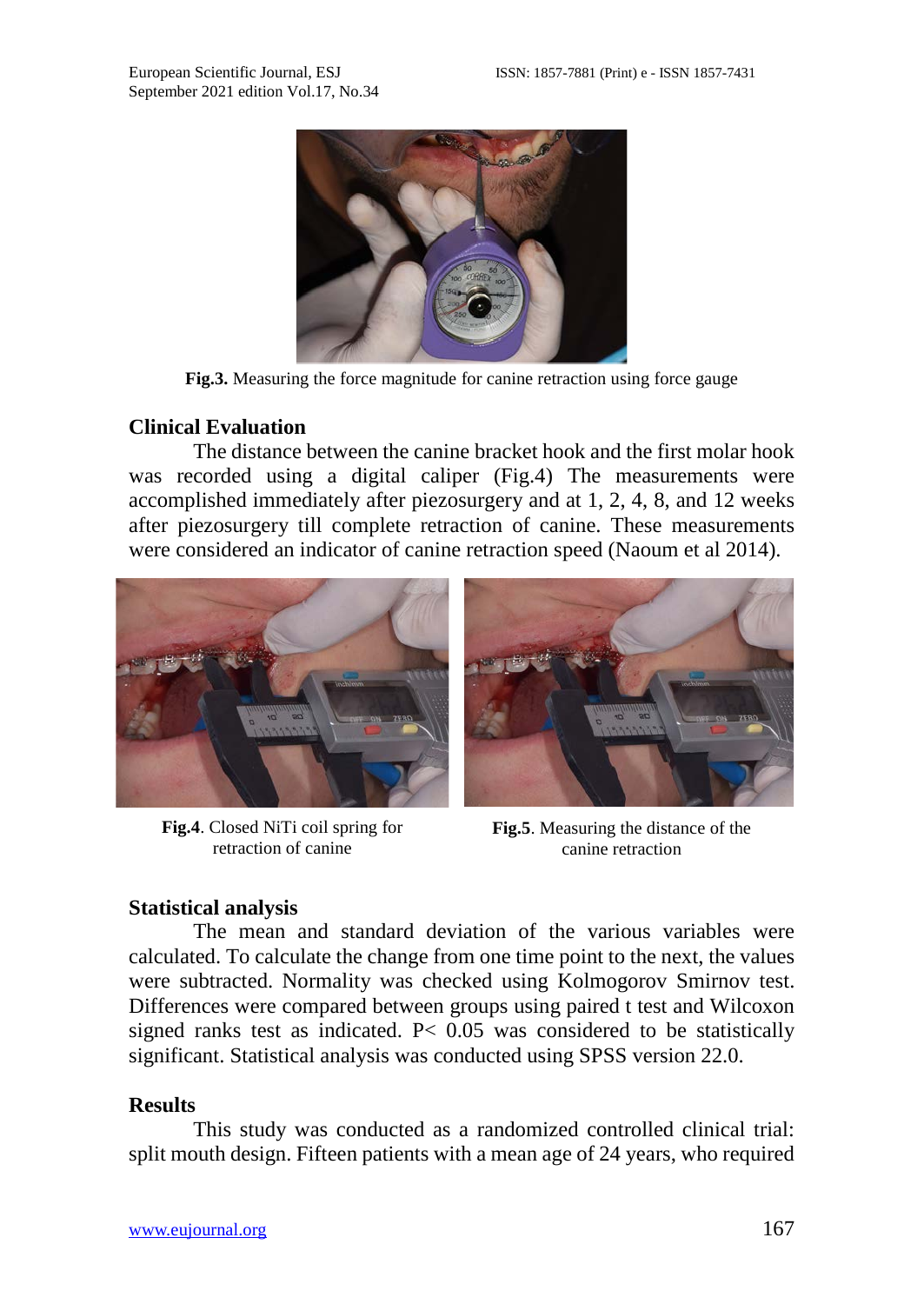bilateral upper first premolar extraction from the in-patient clinic of the Orthodontic Department, Faculty of Dentistry, Beirut Arab University.

Table 1. shows the descriptive statistics of the average amount of canine movement on the experimental side, compared to that on the control side over different time periods. The table shows a statistically significant difference in the average amount of canine movement between both groups throughout the study with increased tooth movement on the test side compared to the control.

The greatest average distance moved by canine at the experimental side had been recorded at week  $1 (0.86 \pm 0.09 \text{ mm})$ . (fig.6)



**Fig. 6.** Comparison between the studied groups according to Canine retraction

Table 2. shows that the mean weekly retraction in the test side was greater than in the control side between T0-T1, T1-T2, T2-T4 , T4-T8, and T8-T12 with mean difference= 0.3, 0.28, 0.31, 0.25, and 0.13. The difference between the two groups are statistically significant throughout the experiment. The tooth velocity was found approximately 1.5 times faster on the experimental side (Fig.7).



**Fig.7.** Comparison between the studied groups according to Canine retraction

#### **Discussion**

The treatment time is an important issue for orthodontic patients. In recent decades, major efforts have been made to shorten the length of treatment to minimize the complications and to increase satisfaction of the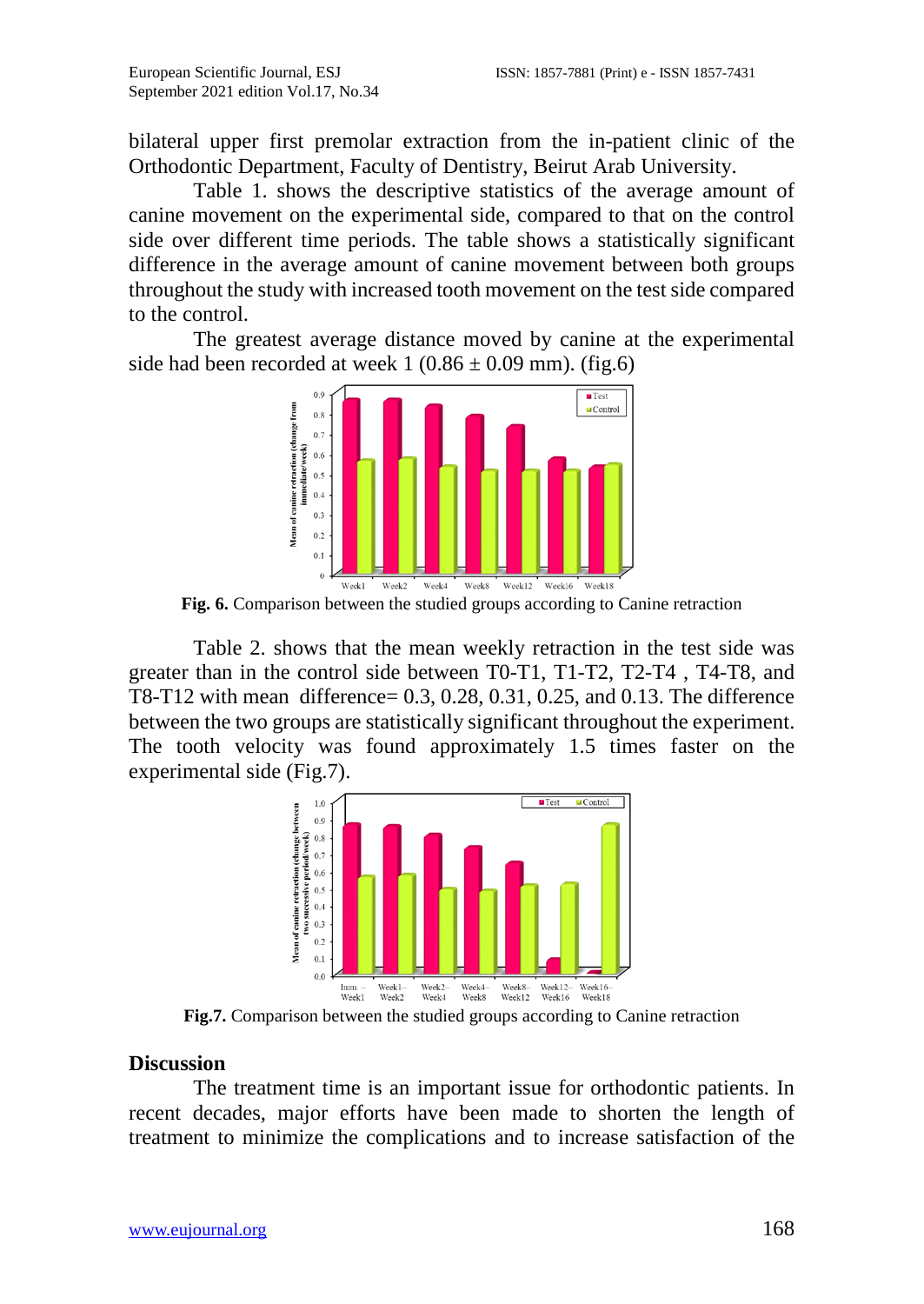patient. Multiple approaches have been demonstrated to enhance the rate of orthodontic tooth movement.

The combination of orthodontics and corticotomies, showed a positive power in terms of reducing overall orthodontic treatment times (Wilcko et al 2009). However, these techniques have not been widely embraced by the dental community since they require extensive full thickness flap elevation and in cases of osteotomy, an invasive procedure associated with postoperative discomfort and a high risk of complications such as possible damage to teeth and bone, possible marginal osteonecrosis risk and impair bone regeneration leading to a low acceptance by the patient (Kim et al 2009).

Piezoelectric incisions were now suggested because of their safety and effectiveness in different types of surgeries (Vercellotti 2000). Similar clinical outcomes were demonstrated between piezocision and classical decortication but piezocision has the added advantages of being quick, minimally invasive, and less traumatic to the patient.

The aim of this study was to evaluate time required to achieve a canine retraction between piezotome-corticision assisted and conventional orthodontics.

The rate of canine retraction in the current study were significantly higher in the experimental side than in the control side. This acceleration might be clarified by the RAP phenonomena and due to the reduction of alveolar bone resistance to tooth movement (Wilko et al 2001). As well as due to the stimulation of the expression of the inflammatory markers and the increase the levels of cytokines that lead to promote the activity of osteoclasts which in turn motivate bone remodeling and acceleration of tooth movement (Baloul et al 2011).

The maximum rate of canine retraction on the test side (0.86 mm/week) was observed in the first and the second weeks then it began to decrease gradually there after and showed a sharp drop after the 12th week. Wilcko et al (2009) stated that this phenomena continues for 2 to 4 months. This difference between the present findings and those of Wilcko et al could be attributed to the more aggressive nature of their technique compared to that of the current minimal invasive technique. They demonstrated that when the bone injury is severe, this is directly correlated to the intensity of bone healing and the rapidity of tooth movement. The increased rate of canine retraction on the test side compared to the control group was evident in the first 12 weeks as afterwards most of the canines at the test side were completely retracted, so the movement dropped to zero.

The overall rate of canine retraction on the test side was significantly higher by1.5 times than that on the control side which agrees with the findings of Aksakalli et al (16).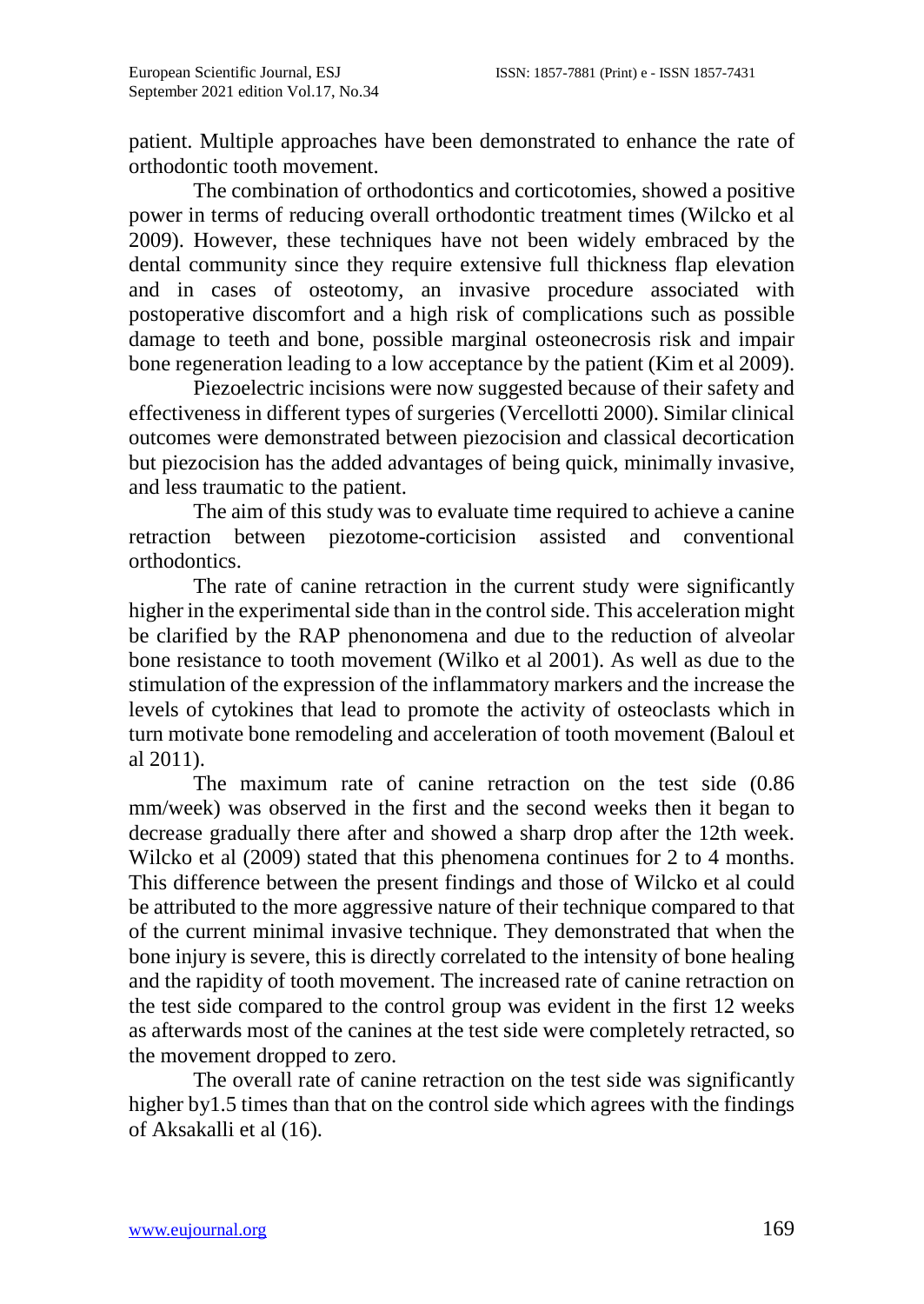Also these findings agree with Abbas et al (17), who revealed that piezocision was able to accelerate the rate of canine retraction by 1.5-2 times during the first 3 months of tooth movement. The current study was relatively close to those done by alikhani et al (2013), who clinically tested the effect of microosteoperforations on the velocity of canine retraction and stated that the rate of the tooth movement on the test side was greater by 2.3 fold than that on the control side.

In agreement with our study, Omar et al (2018) compared flapless piezocision-assisted corticotomy in the extraction-based orthodontic decrowding of lower anterior teeth with the conventional treatment. The study concluded that flapless piezocision technique was very effective in accelerating orthodontic tooth movement.

Moreover, Ghaith et al (2019) conducted a randomized controlled clinical trial was to assess the effectiveness of the flapless piezocision procedure in accelerating the retraction of upper incisors. He concluded that piezocision procedure an effective in accelerating the retraction of 4 upper incisors, reducing the retraction time, preserving anchorage and enhancing root torque control during retraction.

# **Conclusions**

- The piezocision is an innovative, minimal invasive, flapless procedure and less traumatic for the patient. This method has been proven to facilitate the acceleration of tooth movement.
- The piezotome-corticision technique accelerated the rate of canine retraction approximately 1.5 times faster on the test side.

# **References:**

- 1. Aksakalli S, Calik B ,Kara B, Ezigganli S.Accelerated tooth movement with piezocision and its periodontal–transversal effects in patients with class II malocclusion. Angle Orthod.2016;86:59-65.
- 2. Alfawal AM, et al. Effectiveness of minimally invasive surgical procedures in the acceleration of tooth movement: a systematic review and meta-analysis. Prog Orthod. 2016;17:33.
- 3. AlGhamdi AST. Corticotomy facilitated orthodontics: Review of a technique. Saudi Dent J. 2010;22(1):1–5.
- 4. Baloul, S.S., et al., Mechanism of action and morphologic changes in the alveolar bone in response to selective alveolar decorticationfacilitated tooth movement. Am J Orthod Dentofacial Orthop 2011;139(4): S83-101.
- 5. Cassetta M, et al. The impact of osteotomy technique for corticotomyassisted orthodontic treatment (CAOT) on oral health-related quality of life. Eur Rev Med Pharmacol Sci. 2012;16:1735–40.